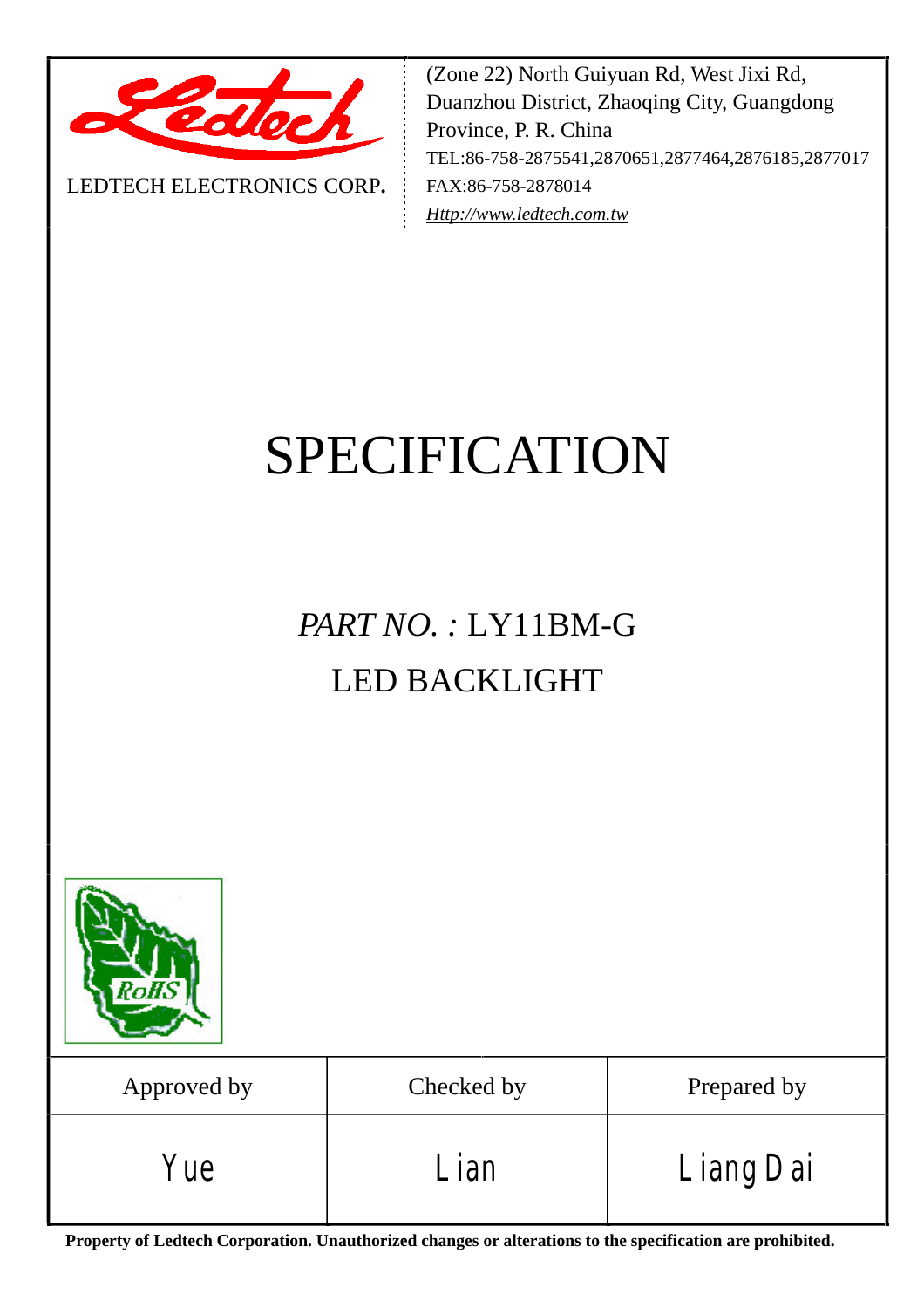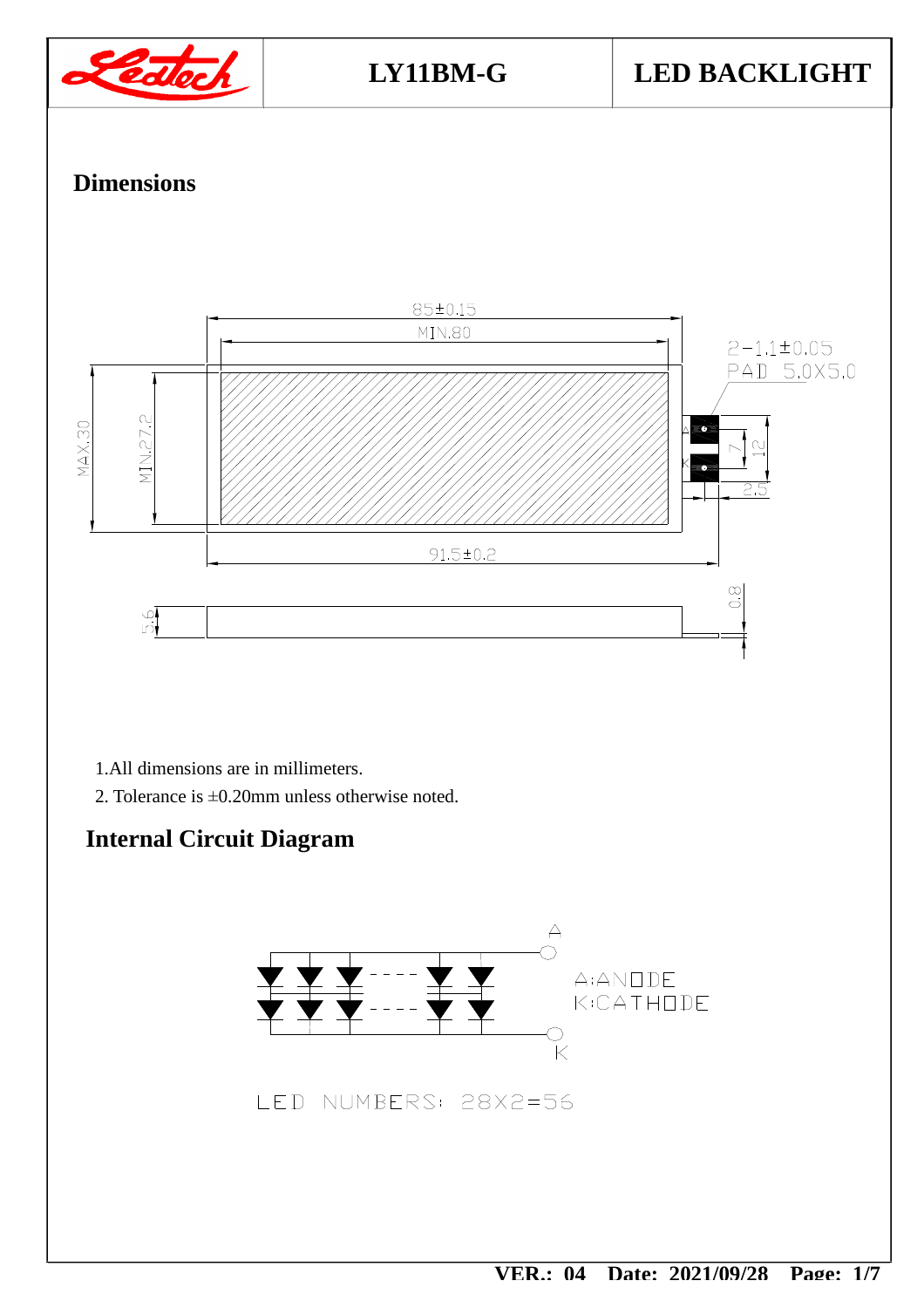

### **Description**

| Part No. | LED Chip |                       |  |
|----------|----------|-----------------------|--|
|          | Material | <b>Emitting Color</b> |  |
| LY11BM-G | GaP/GaP  | <b>Yellow Green</b>   |  |

## **Absolute Maximum Ratings at Ta=25** ℃

| Parameter                                        | Symbol                  | Rating          | Unit                |
|--------------------------------------------------|-------------------------|-----------------|---------------------|
| <b>Power Dissipation</b>                         | P <sub>D</sub><br>2.688 |                 |                     |
| Pulse Current(1/10Duty Cycle,0.1ms Pulse Width.) | <b>IFP</b>              | 100             | mA                  |
| <b>Forward Current</b>                           | IF                      | 560             | mA                  |
| Reverse (Leakage) Current                        | Ir                      | 280             | uA                  |
| Reverse Voltage                                  | $V_{R}$                 | 10              | V                   |
| <b>Operating Temperature Range</b>               | Topr.                   | $-20$ to $+70$  | $\int_0^\infty$     |
| <b>Storage Temperature Range</b>                 | Tstg.                   | $-30$ to $+80$  | $\int_{0}^{\infty}$ |
| Soldering Iron Temp. (1.6mm from seating plane)  |                         | 350 for 3s MAX. | $\int_{0}^{\infty}$ |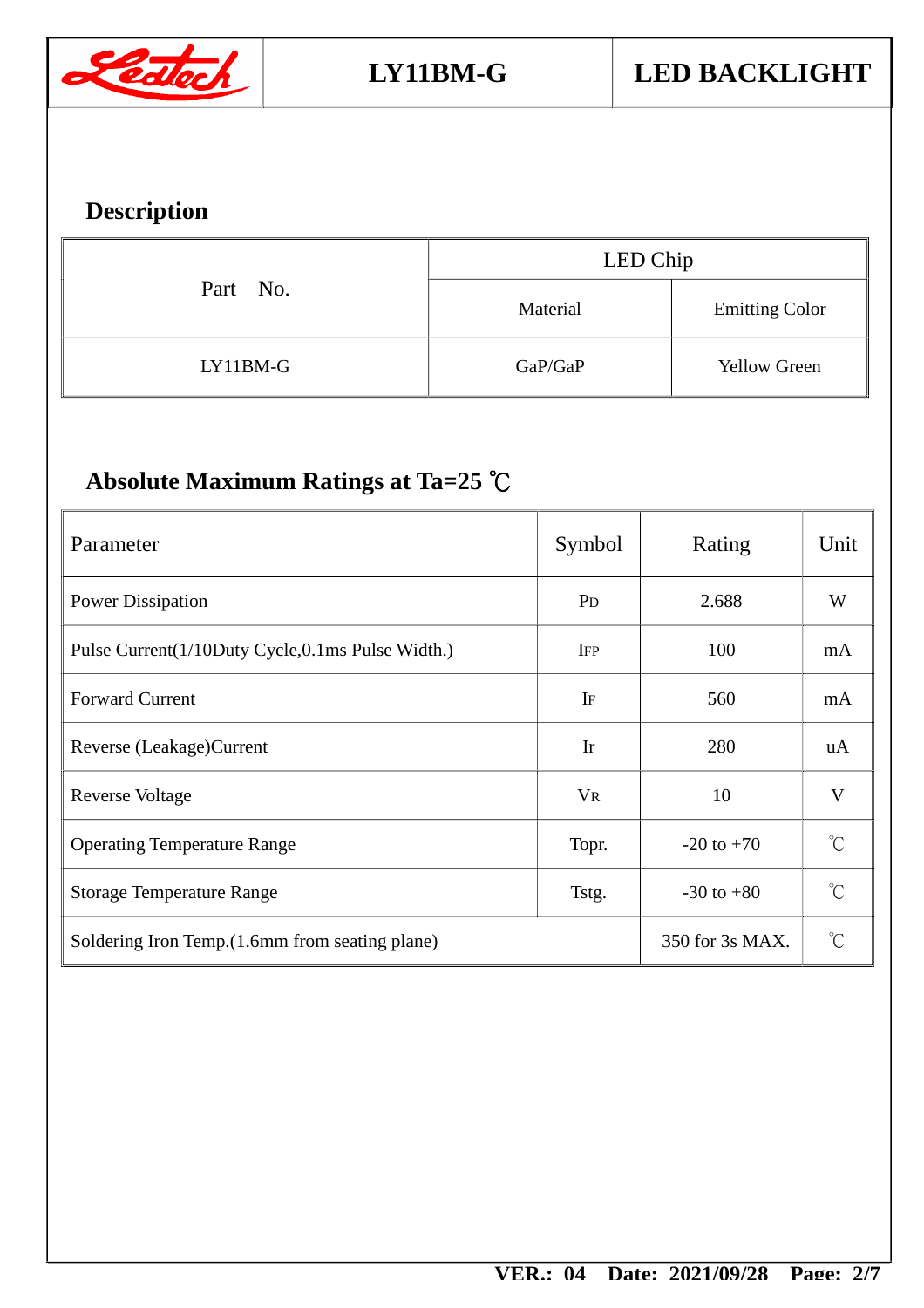

#### **Electrical and Optical Characteristics:**

| Parameter                                              | Symbol      | Condition    | Min. | Typ.                     | Max. | Unit     |
|--------------------------------------------------------|-------------|--------------|------|--------------------------|------|----------|
| Luminous Intensity                                     | Iv          | $IF = 280mA$ | 190  | 275                      |      | $cd/m^2$ |
| <b>Forward Voltage</b>                                 | Vf          | $IF = 280mA$ |      | 4.2                      | 4.8  | V        |
| Luminous Uniformity                                    |             | $IF = 280mA$ | 70   | $\overline{\phantom{a}}$ |      | $\%$     |
| Dominant Wavelength                                    | $\lambda$ d | $IF = 280mA$ | 570  | 573                      | 575  | nm       |
| Reverse Current Per Chip<br>(Leakage Current Per Chip) | Ir          | $Vr=5V$      |      | $\overline{\phantom{a}}$ | 10   | $\mu$ A  |
| Spectrum Line Halfwidth                                | Δλ          | $IF = 280mA$ |      | 30                       |      | nm       |

#### **Remark**

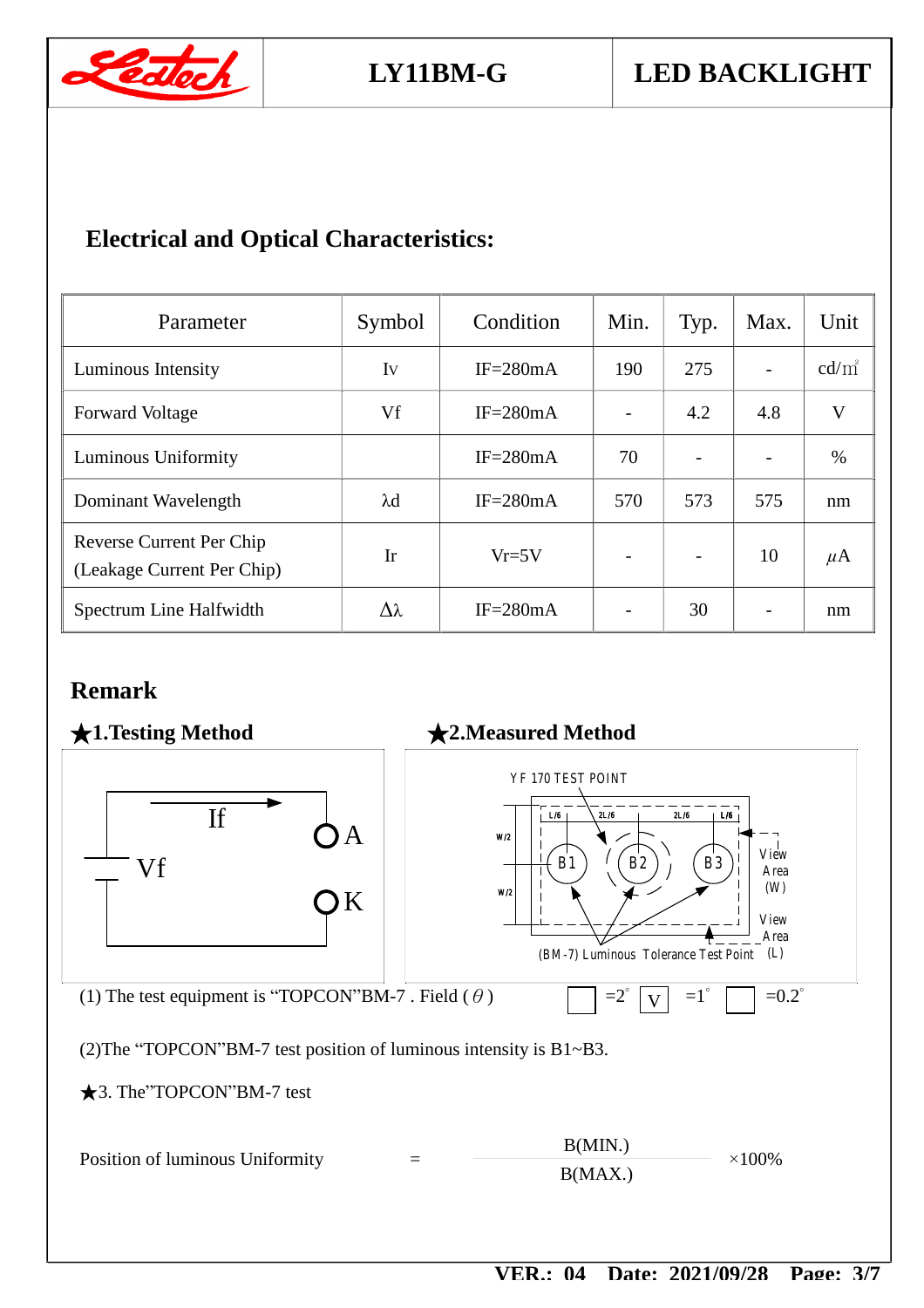

( 附表一 )

電性、輝度量測表

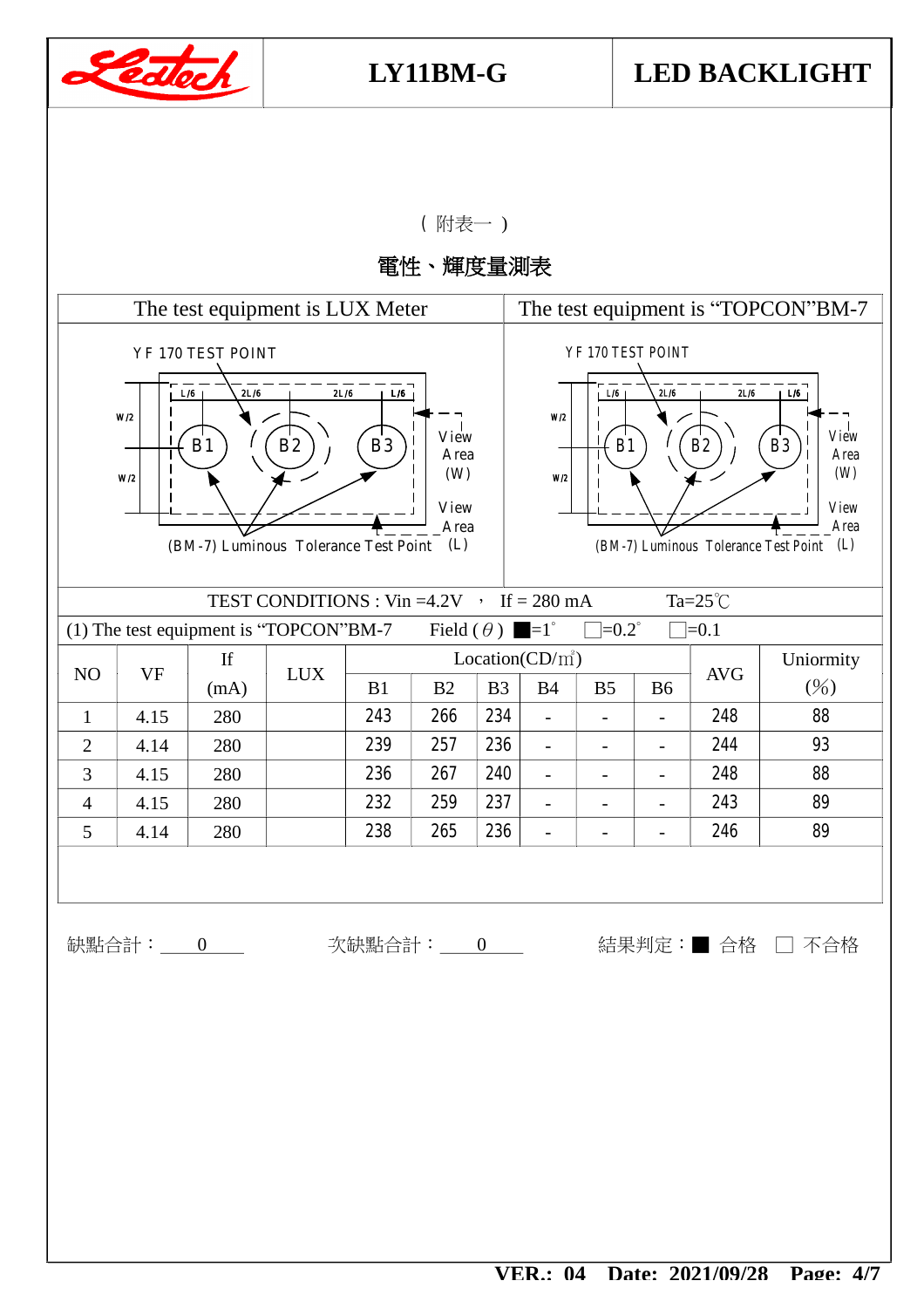

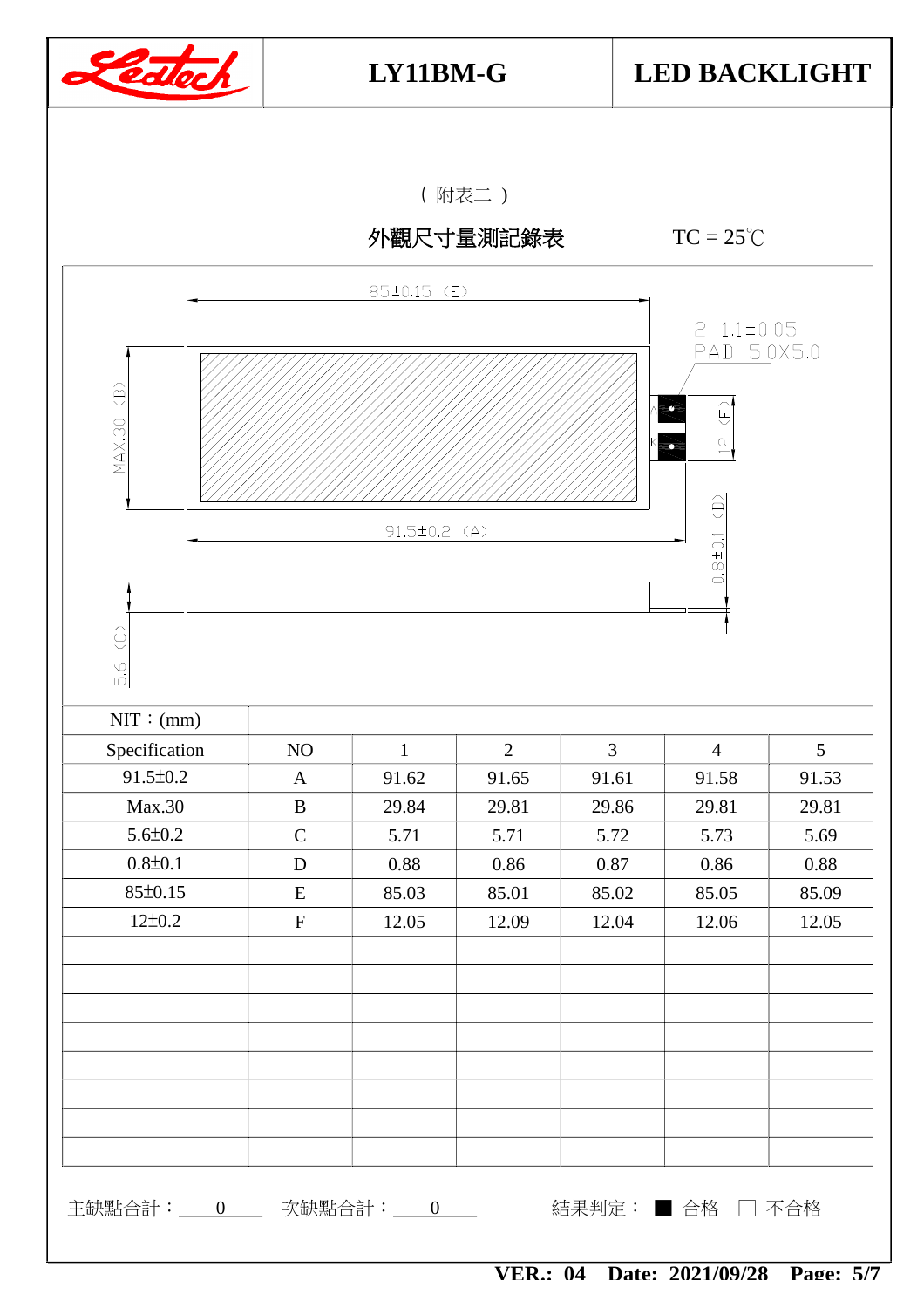# **LY11BM-G LED BACKLIGHT**



#### **Sulfur-sensitive**

- **There is silver-plated metal part on the inner/outer side of the outer package. If exposed to the condition with corrosive gas, the silver plating surface may go bad, which will affect soldering strength and optical properties. Therefore, after opening it must be kept in a sealed container, etc.**
- **Materials contain sulfur component (gasket, adhesive, etc.) may have bad effects on the surface of the coating, so please do not use such materials in the product.**
- **In cardboard boxes and rubber, even in the atmosphere may contain minute amount of corrosive gases; In addition, the resin material may also contain halogen which has a bad effect on the surface of the coating.**
- **Even if the soldering installation and product assembly finished, by the effect of corrosive gas generated by relative materials of LED and external injected, the coating surface may go bad, so it is necessary to design the product taking into account the above factors.**
- **If requires, it is best to use a silicone washer, but be aware that low molecular silicone may cause the product poor contact.**
- **Keep the product in location where has less temperature change, because moisture condensation would be generated under a condition of strong temperature change.**

#### **DISCLAIMER**

- **1. Our department reserves the right(s) on the adjustment of product material mix for the specification.**
- **2.The product meets our department published specification for a period of twelve (12) months from date of shipment.**
- **3.The graphs shown in this datasheet are representing typical data only and do not show guaranteed values.**
- **4.When using this product, please observe the absolute maximum ratings and the instructions for using outlined in these specification sheets. Our department assumes no responsibility for any damage resulting from the use of the product which does not comply with the absolute maximum ratings and the instructions included in these specification sheets.**
- **5.These specification sheets include materials protected under copyright of our department. Reproduction in any form is prohibited without obtaining our department's prior consent.**
- **6.This product is not intended to be used for military, aircraft, automotive, medical, life sustaining or life saving applications or any other application which can result in human injury or death. Please contact authorized our department sales agent for special application request.**